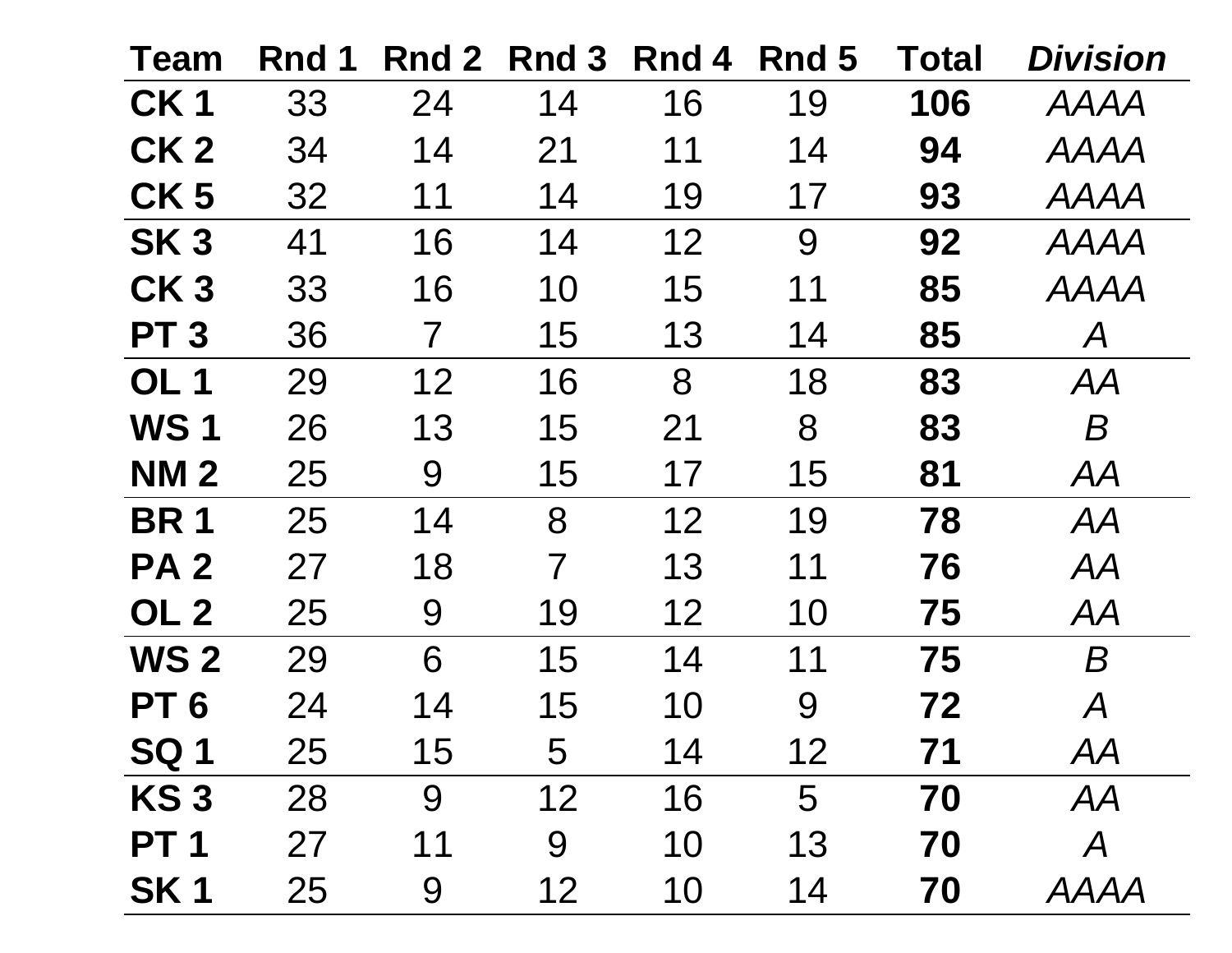| <b>SQ 3</b>     | 26 | 13             | 14             | 8              | 9  | 70 | AA                          |
|-----------------|----|----------------|----------------|----------------|----|----|-----------------------------|
| <b>PT4</b>      | 28 | 10             | 10             | 9              | 9  | 66 | $\boldsymbol{\mathcal{A}}$  |
| CK4             | 22 | 9              | 15             | 7              | 12 | 65 | <b>AAAA</b>                 |
| <b>NM1</b>      | 22 | 10             | 11             | 13             | 9  | 65 | AA                          |
| <b>SQ 2</b>     | 24 | 17             | 13             | 6              | 5  | 65 | AA                          |
| <b>BR2</b>      | 23 | 5              | 12             | 13             | 9  | 62 | AA                          |
| CH <sub>2</sub> | 26 | $\overline{4}$ | $\overline{4}$ | 15             | 13 | 62 | $\mathcal{A}_{\mathcal{A}}$ |
| <b>KS2</b>      | 24 | 8              | 6              | 10             | 14 | 62 | AA                          |
| PT <sub>5</sub> | 29 | 15             | 9              | 5              | 4  | 62 | $\mathcal{A}_{\mathcal{A}}$ |
| OL <sub>3</sub> | 20 | 9              | 10             | 12             | 10 | 61 | AA                          |
| SK <sub>2</sub> | 19 | 9              | 10             | 14             | 8  | 60 | AAAA                        |
| <b>BR3</b>      | 18 | 11             | 10             | 8              | 12 | 59 | AA                          |
| CB <sub>4</sub> | 19 | 17             | 8              | $\overline{7}$ | 8  | 59 | $\boldsymbol{B}$            |
| <b>PA1</b>      | 23 | 6              | 11             | 10             | 9  | 59 | AA                          |
| <b>KS1</b>      | 18 | 15             | 6              | 8              | 11 | 58 | AA                          |
| SK <sub>4</sub> | 15 | 10             | 11             | 10             | 9  | 55 | <b>AAAA</b>                 |
| <b>PA3</b>      | 26 | 8              | 5              | $\mathfrak{S}$ | 11 | 53 | AA                          |
| CB <sub>1</sub> | 21 | 9              | 8              | 6              | 6  | 50 | $\boldsymbol{B}$            |